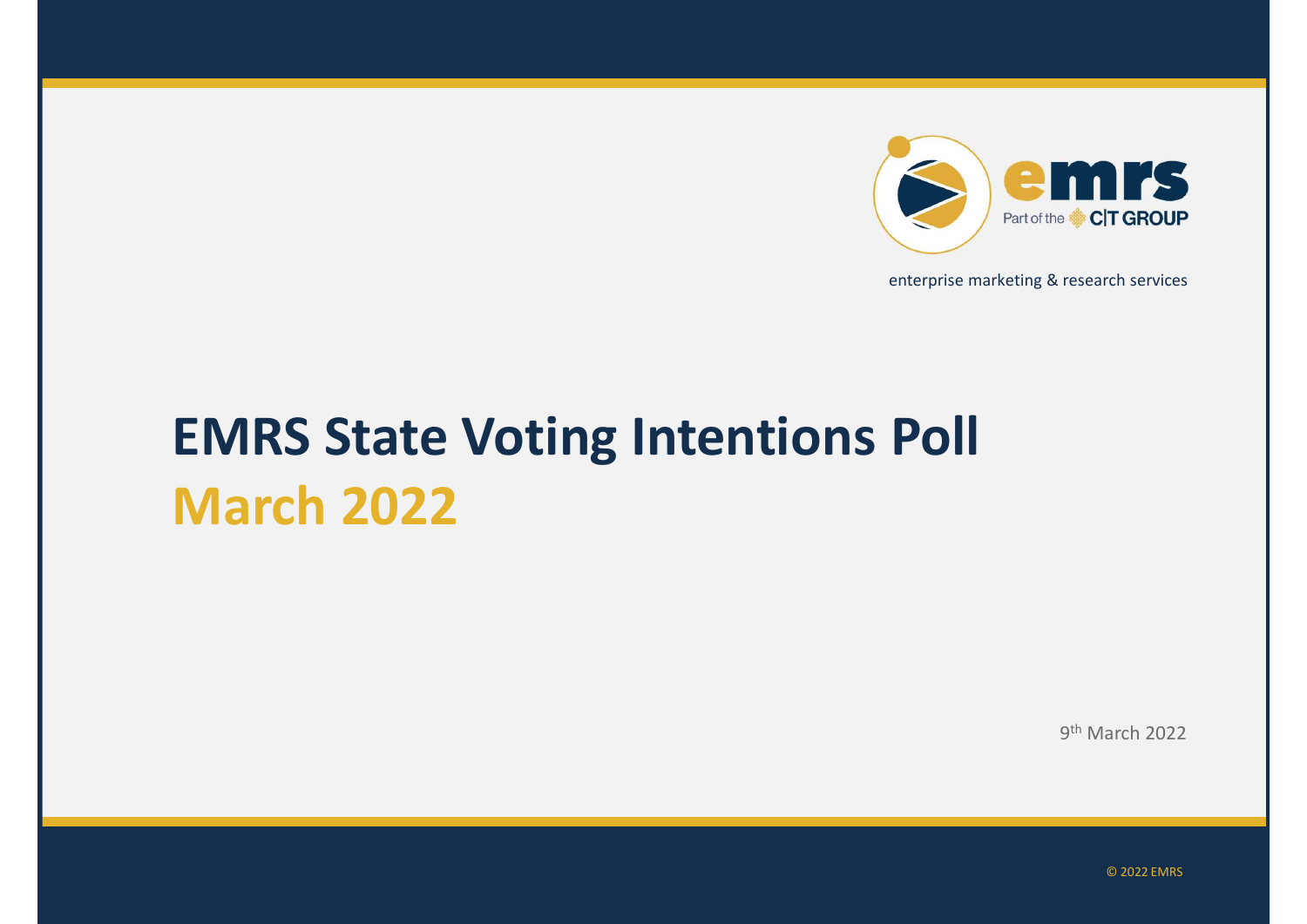

#### EMRS State Voting Intentions March 2022

Polling was conducted from the 28<sup>th</sup> of February to the 1<sup>st</sup> of March 2022.

1,000 adult Tasmanian residents were interviewed and responses weighted to reflect the Tasmanian adult voting population.

This report has been prepared by Enterprise Marketing and Research Services 60 Main Road, Moonah TAS 7009 nterviewed and responses weighted to reflect the Tasmanian adult voting population.<br>
ximum margin of error of +/- 3.1 percentage points at the 95% confidence level.<br>
This report has been prepared by<br>
Enterprise Marketing a

All enquiries should be addressed to:

Paul Jamrozik Managing Director

EMRS Phone: (03) 6211 1222 PO Box 402 Fax: (03) 6211 1219

© 2022 EMRS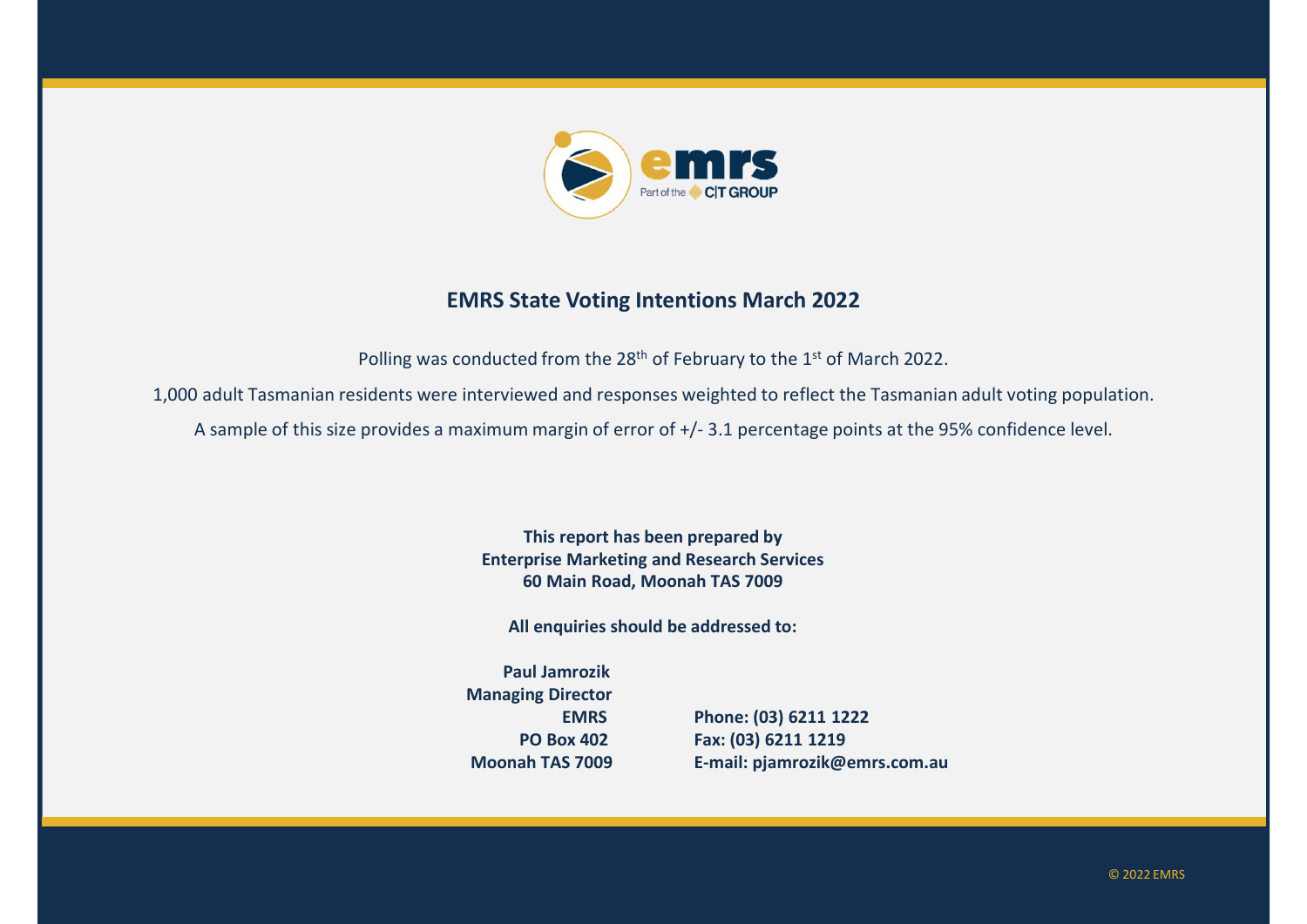## Tasmanian Voting Intentions

11% 10% 12% Part 12%, current support for The **Figure 1 – Decided Voters Supporting or Leaning towards a Party**<br>Figure 1 – Decided Voters Supporting or Leaning towards a Party<br>Figure 1 – Decided Voters Supporting or Leaning towards a Party<br>Figure 1 – Decided Voters Su 43% 52% 54% example of the Microsofter of the Microsofter of the Microsofter of the Microsofter of the Microsofter of the Microsofter of the Microsofter of the Microsofter of the Microsofter of the Microsofter of the Microsofter of th **EMTS**<br>
Examing towards a Party<br>
The most recent EMRS poll was<br>
The most recent EMRS poll was<br>
conducted from the 28<sup>th</sup> of February<br>
to the 1<sup>st</sup> of March 2022, calling both<br>
landline and mobile phone numbers<br>
throughout 34%  $28\%$  . The contract of the contract of the contract of the contract of the contract of the contract of the contract of the contract of the contract of the contract of the contract of the contract of the contract of the 24% 25% 27% 28% 28%  $12\%$  12% 10%  $12\%$  13%  $14\%$  12% 13% 13% 12% 13% 13%  $\begin{array}{|c|c|c|c|}\hline & & & & &54\% & & &52\% & &52\% & & &49\% & &49\% \\\hline \hline \end{array}$ **7%** и производительно производительно производительно производительно производительно производительно производитель 0 20 40 60 metal and a set of the set of the set of the set of the set of the set of the set of the set of the set of the set of the set of the set of the set of the set of the set of the set of the set of the set of the set of th March May August 2020 May Mugust November February Maya 2020 2020 2020 2021 election February May actual result August December 2021 2021 2022 March Liberal **Greens** Computer Computer Computer Computer Computer Computer Computer Computer Computer Computer Computer



The most recent EMRS poll was conducted from the 28th of February to the 1<sup>st</sup> of March 2022, calling both landline and mobile phone numbers throughout Tasmania.

- At 41% currently, support for the 41% Liberal State Government showed a notable decline of 8 percentage 31% points since the last poll in December 2021 and returning to a 26% Similar level recorded two years previous in March 2020.
	- Support for the Labor Party rose 16% marginally by 5 percentage points 12% since the December poll, to 31% currently.
		- Greens showed little change, with a decrease of just 1 point since the last poll.
- 2021 2022 Of the remaining decided voters, 16% currently stated that they would vote for another option to the three major parties, up by a marginal 4 points since the last poll.